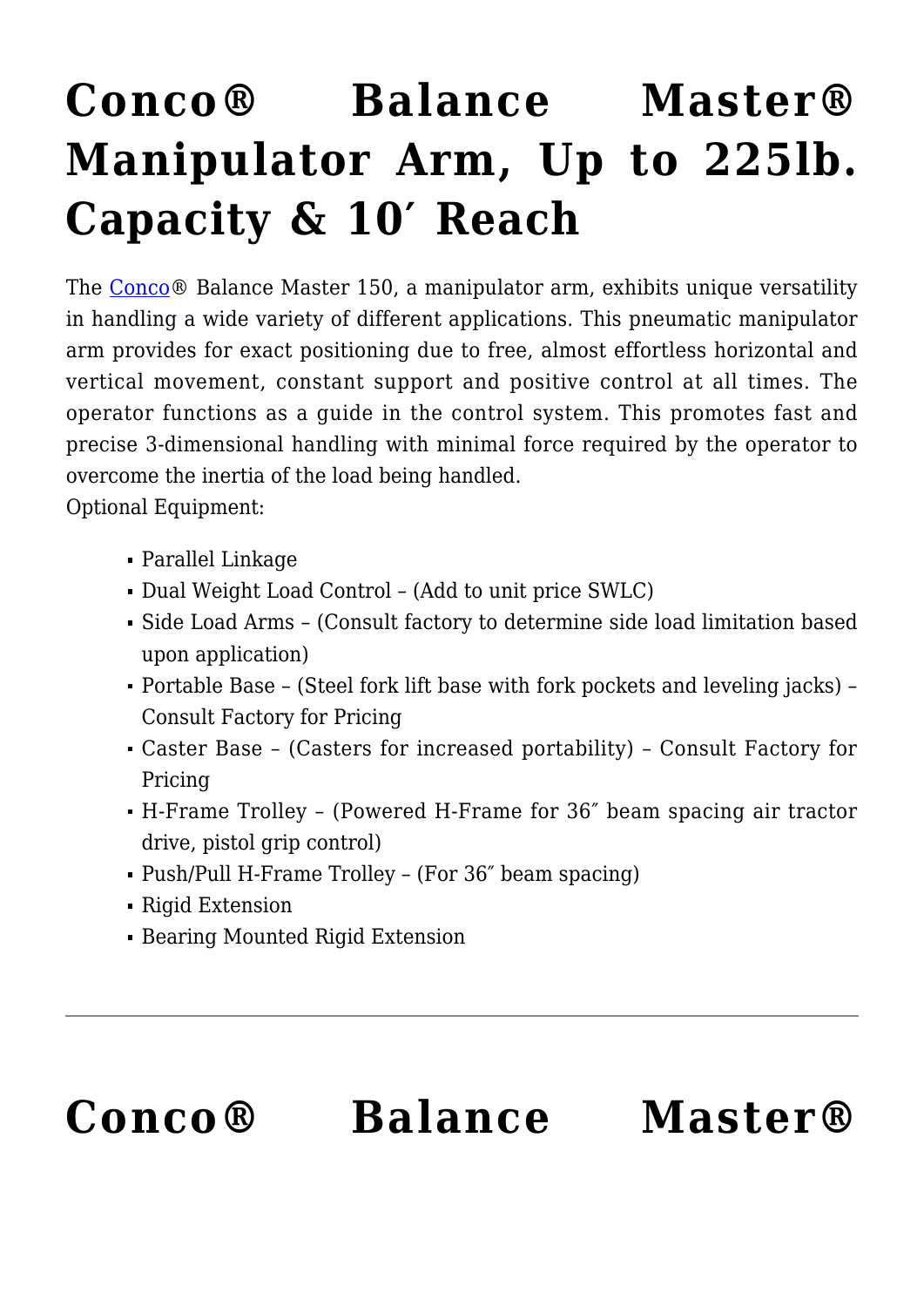## **[Manipulator Arm, Up to 600lb.](https://concojibs.com/product/balance-master-400-series/) [Capacity & 10′ Reach](https://concojibs.com/product/balance-master-400-series/)**

The [Conco®](http://concojibs.positech.com/about-conco/) Balance Master 400, a manipulator arm, exhibits unique versatility in handling a wide variety of different applications. This pneumatic manipulator arm provides for exact positioning due to free, almost effortless horizontal and vertical movement, constant support and positive control at all times. The operator functions as a guide in the control system. This promotes fast and precise 3-dimensional handling with minimal force required by the operator to overcome the inertia of the load being handled.

Optional Equipment:

- Parallel Linkage
- Dual Weight Load Control (Add to unit price SWLC)
- Side Load Arms (Consult factory to determine side load limitation based upon application)
- Portable Base (Steel fork lift base with fork pockets and leveling jacks) Consult Factory for Pricing
- Caster Base (Casters for increased portability) Consult Factory for Pricing
- H-Frame Trolley (Powered H-Frame for 36″ beam spacing air tractor drive, pistol grip control)
- Push/Pull H-Frame Trolley (For 36″ beam spacing)
- Rigid Extension
- Bearing Mounted Rigid Extension